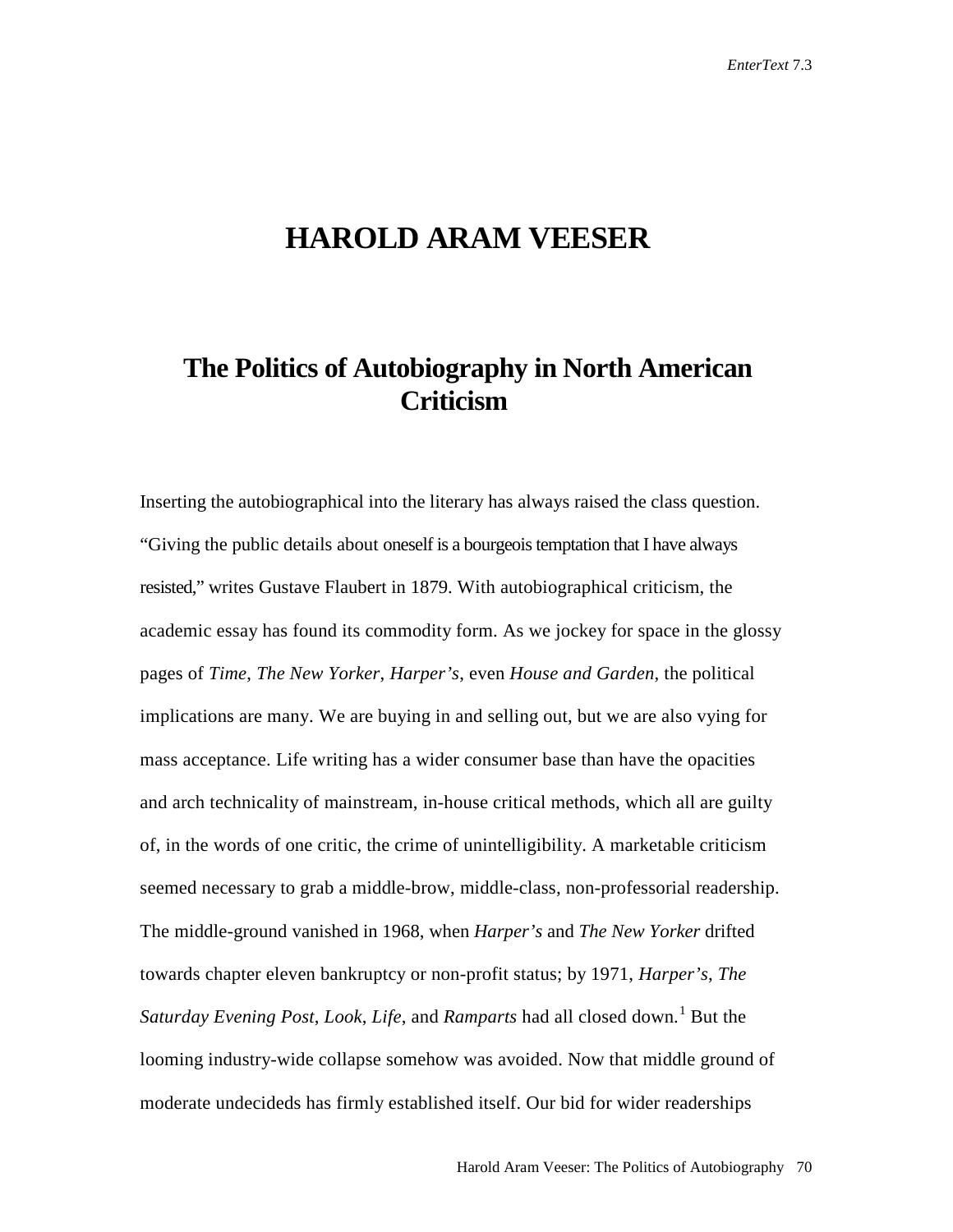*EnterText* 7.3

puts Left-personal criticism out of synch with its modernist and Frankfurt School past. Embittered alienation and sneering hauteur ring pretty hollow when one is throwing the self at the feet of the swine.

But there were also history and precedent for politically radical uses of mass, commodified culture. Every avantgarde since 1789 had deployed a cultural politics that fully embraced new technologies, the means of mechanical reproduction, and mass distribution.<sup>[2](#page-7-0)</sup>

One has to feel suspicious about glossy populism. Charles Altieri points out that Frank Lentricchia's life, Nancy Miller's (another founding figure of personal criticism), and Altieri's own are, quite frankly, boring.<sup>[3](#page-7-1)</sup> "The shaping events are so common, so interchangeable with events in other parallel lives" that critics' autobiographies do not serve to highlight anything.<sup>[4](#page-7-2)</sup> They serve to bury something:

Autobiographical criticism gravitates towards alienation stories, and even towards conversion stories like Lentricchia's, because critics want to displace into the realm of the personal, the disturbing fact that they are all among the most intelligent members of a democratic society that grants them privileges but does not have any set of values which might justify those privileges (in contrast to medicine, say). We are stuck in a situation where we cannot produce a language that might convince society we can repay its investment in us—hence Lentricchia's obsession with the failures of theory.<sup>[5](#page-7-3)</sup>

Imagine the scene just painted: this unflattering tableau in which Lentricchia, unable to persuade the people that he deserves his privileges, throws aside theoretical language like a broken toy and turns to brood upon himself. Altieri puts it bluntly: "we hide within personal histories, where questions of justification and debt rarely arise."<sup>[6](#page-7-4)</sup>

Cut from Altieri, now, and consider a related example, the New Historicism. New Historicist Alan Liu admits that New Historicism "is a profoundly narcissistic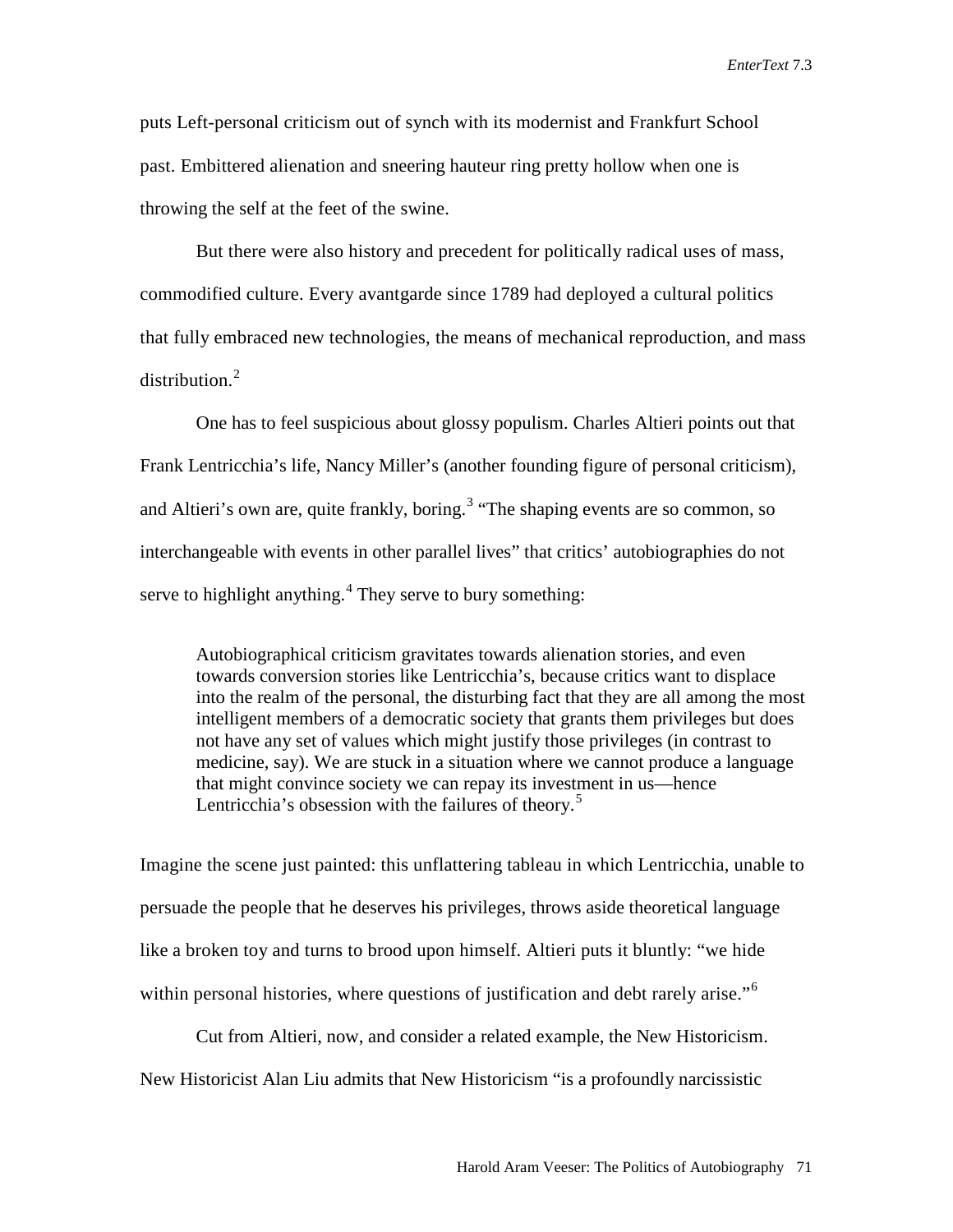method…. Disbelieving in a regulated method of reaching the historical other from the domain of the text, it at last studies itself in the anxious pose of reaching for the other."[7](#page-7-5) Liu's tableau of the yearning, reaching, self-absorbed New Historicist returns us to Altieri's frozen Lentricchia.

What are they reaching for? To discover what the radical personal critic wants, a Marxist could turn to Bruce Robbins:

> If we accept the premise that we *want* to do significant work—that we want the privilege, if you like, of doing work that is more significant than earning a living—then we must desire and value texts which help explain, to ourselves and to others, why a particular sort of work is meaningful and valuable.<sup>[8](#page-7-6)</sup>

Robbins calls these desired texts *allegories of vocation,* texts that "argue for the general value and significance of the intellectual vocation they exemplify."<sup>[9](#page-7-7)</sup> Robbins has no interest, here, in autobiographical criticism. The defence of our vocation, our politics, our purpose must happen, for Robbins, in a displaced form—indirectly. The most powerful defence of feminist theory is to be found, for example, in the novel *Jane Eyre.*

But why so coy? Jane Tompkins objectifies herself as a rebel without a cause. "I'm tired of the conventions," she announces, yet her exhaustion only summons new, defiant energies.<sup>[10](#page-7-8)</sup> Few North American readers can resist her hit-the-road retort to tired, stilted scholarship. My graduate student proofreaders unfailingly award Tompkins the palm: she is powerful, personal, unconventional, real.

David Simpson, however, considers that the purest eyewash. Tompkins's outrage, "as implicitly conventional as it is rhetorically bombastic," merely exploits the old stereotypes, including "masculinized professionalism and a traditionally feminized subjectivism." Growing up in England, Simpson found autobiography an accepted part of

4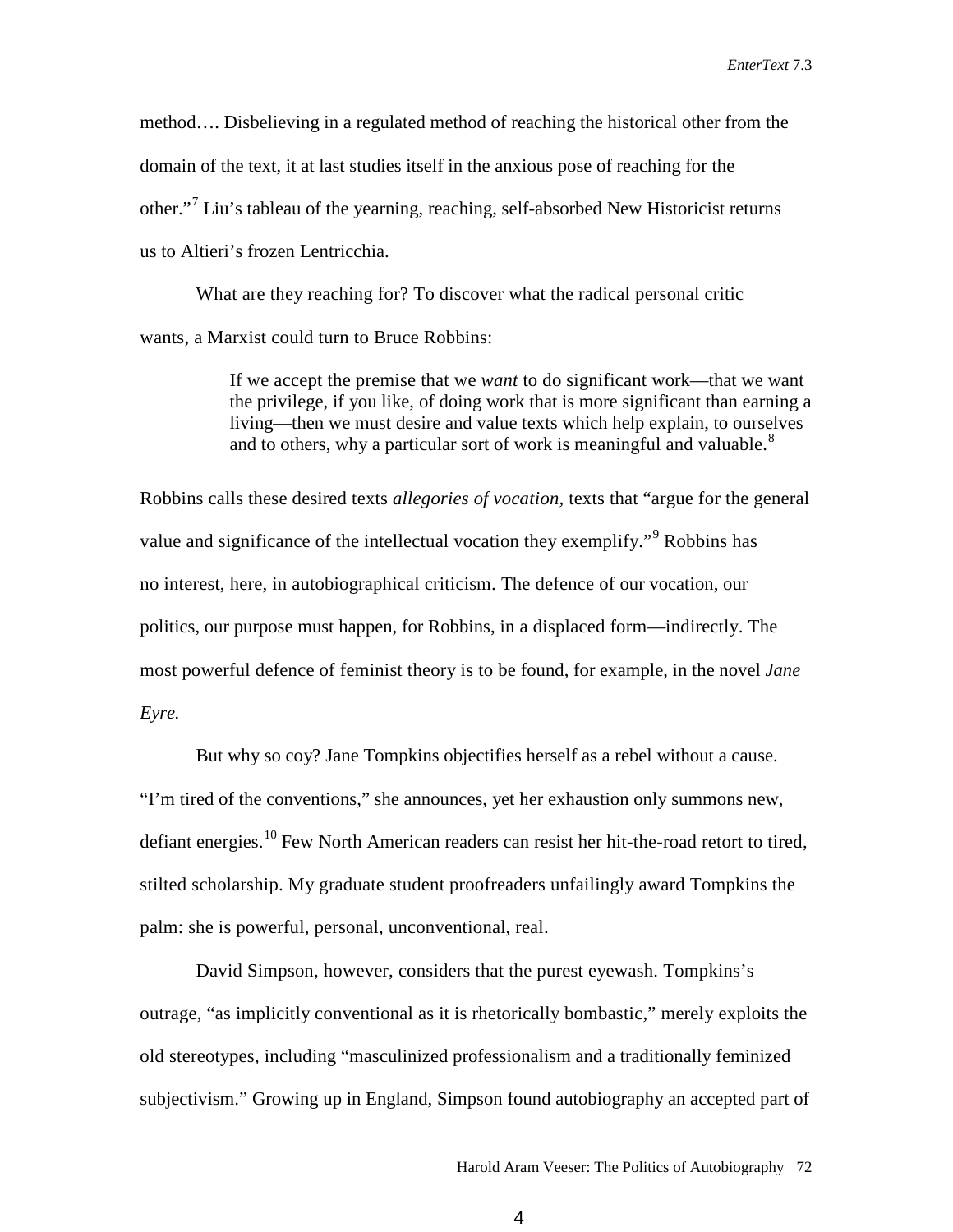intellectual culture and therefore insignificant. Only upon moving to the U.S. did he discover that autobiography could be calumniated and championed into full cult proportions. But the cult, Simpson admits, has blossomed into a culture: "For it has been nurtured and cherished awhile, and regularly fertilized; and it is, as a historical culture, inescapable, and not at all open to dismissal from some high point of disinterested inspection—as if it were a problem for them, or you, but not for me."<sup>[11](#page-7-9)</sup>

Vincent Pecora unexpectedly likes Alice Kaplan's *French Lessons*—up to a point: Kaplan is doing a real disservice to her non-academic readers by "indicting this scapegoat  $\lceil$  de Man $\rceil$ ."<sup>[12](#page-7-10)</sup> Why? "I too  $\lceil$  as did Kaplan's de Man-obsessed friend, Guy refused to spend the night with a girlfriend, who refused angrily to understand, because I was too anxious about my work, and," he adds, "I can testify that de Man had nothing to do with it."<sup>[13](#page-7-11)</sup> As for the premises of personal criticism,

there is something troubling about this project. It is perfectly clear that the biggest villains of the piece, fascist intellectuals from the 1940s to the 1980s, suffer (unlike de Man) from the same thing—an excess of strong emotion, welling up from the gut, utterly transparent as to personal interests, and spewed forth directly at Jews and any other 'inferior' group which happens to be available. Do we want figures like Bardeche [the French holocaust revisionist and fascist] to be more in touch with what they feel? Or do we want them to think, calmly and rationally, about the evidence, about history, about how dominated they have been by emotional lives that are out of control?"<sup>[14](#page-7-12)</sup>

Pecora favours the second option.

As for Kaplan's own emotional revelations, "she has little stomach for working through what she appears to feel. Her father, we learn toward the end, seems to have been an alcoholic. But we never know what this means to her."[15](#page-7-13) Instead, "much of the memoir reads like a transcript of the censored narrative one occasionally gives to one's therapist—lots of smoothly hinged surfaces, with all the nasty work of finding out what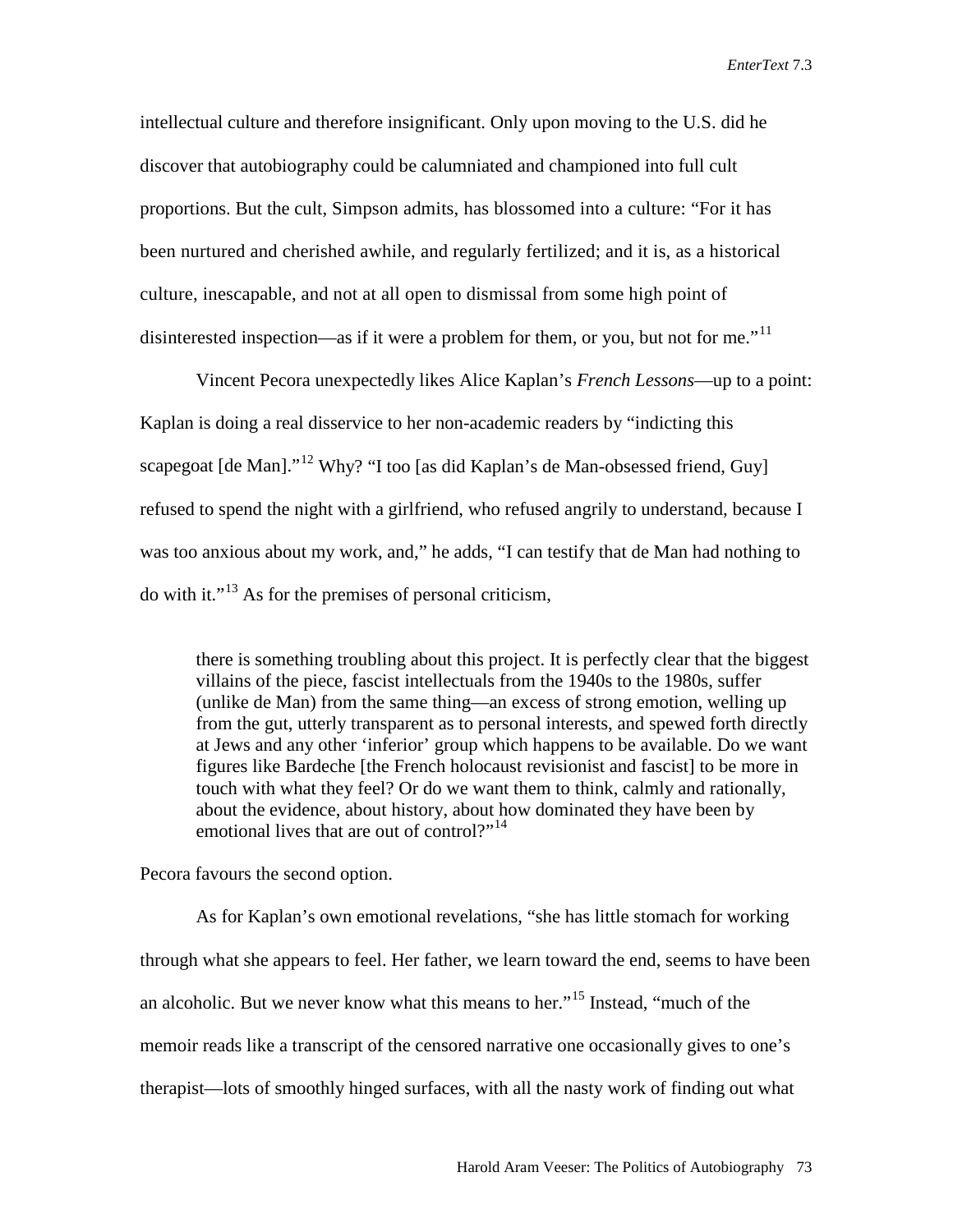one actually feels still to come."[16](#page-7-14) That is the project's fault, not Kaplan's: "Who, finally, ever writes the memoir that reveals what must remain hidden?" The real surprise of the book is that "when Kaplan feels most deeply, what she feels most deeply about is French."[17](#page-7-15) The more doggedly subjectivising and self-exposing Kaplan tries to be, the less revealing, more objectified and constructed "by French" she becomes.

The pattern repeats itself. The more ruthlessly Tompkins and Lentricchia pursue self-exposure and daring vulnerability, the more they pour themselves into impersonal, technically exacting vocabularies. All have one thing in common. They all write for the glossies. One could adopt a stern moral tone here. Laura Kipnis has trashed the "hypervisibility" of "the ideological category of the subject."<sup>[18](#page-7-16)</sup> On the comparative Right, Peter Brooks says that a

trend toward the personalization of criticism, indeed toward the cult of the critic's personality, seems to me regrettable, a kind of academic version of the postmodern replacement of personhood by celebrity—as if one did not really exist until celebrated in *People* magazine.<sup>[19](#page-7-17)</sup>

But is autobiographical criticism really about hypervisibility and celebrity? I think not. Critics want, rightly, to make themselves objects of desire, interest, public fascination. And as Marjorie Garber explains, the object of desire remains potent only when veiled. To remain desirable, the object must remain inaccessible. It must remain ungot. That is a given. That brings me to the critic as transvestite.

Garber's figure for the category-crisis-inducing, partly known object of desire is… the transvestite. The transvestite wilfully creates a third space beyond the masculine/feminine dichotomy, the homo/hetero binary, the real/artificial antithesis, the on-stage/off-stage dualism.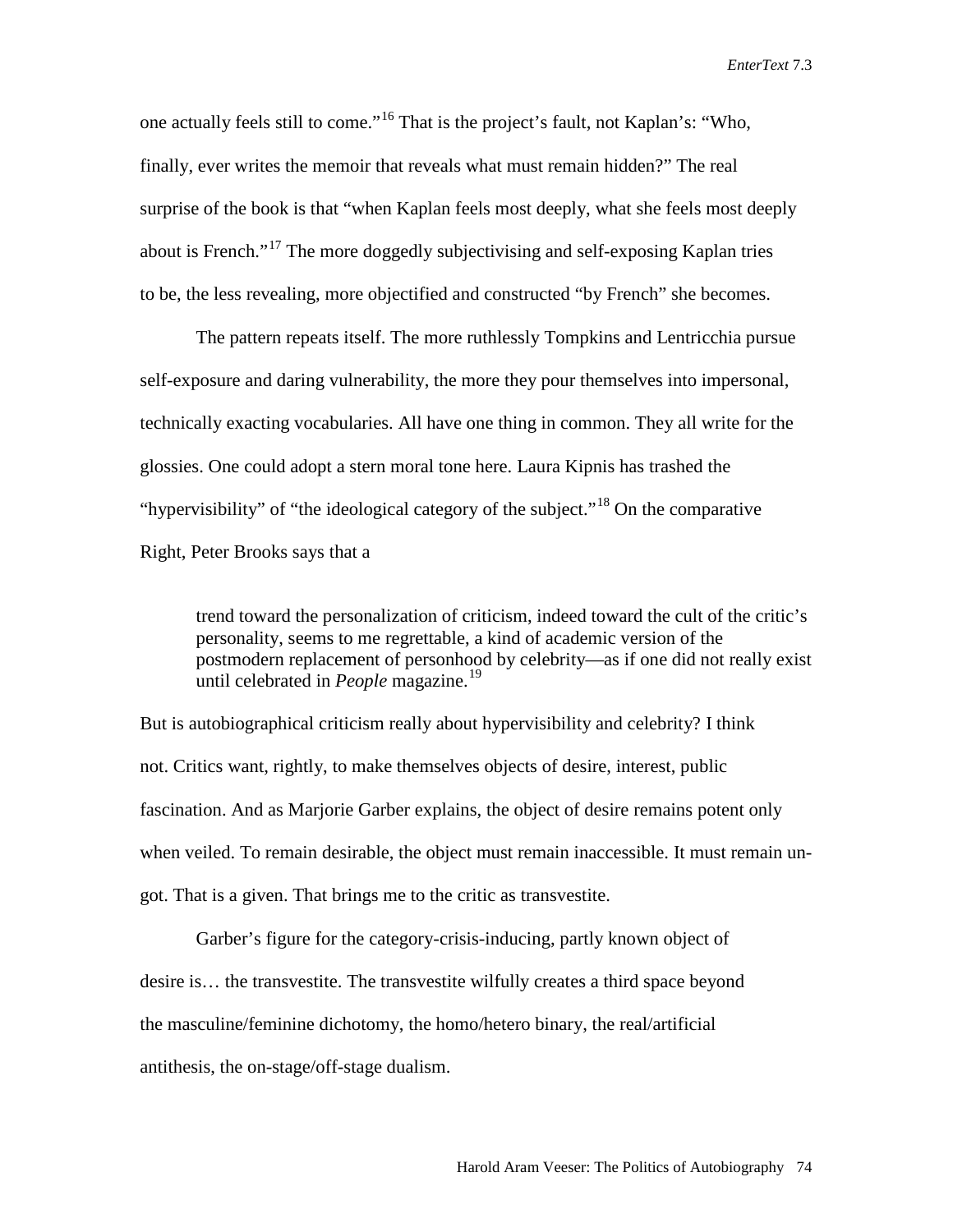*EnterText* 7.3

Garber develops the idea of "logistics of competitive desire." Her example is the country auction, where she and her partner bid and buy, among other commodities, a large green bronze garden frog. "Part of the fascination comes," she explains, "with the act of displaying whatever the item is—a rug, a table, a pair of andirons. It is held up for admiring scrutiny for as long as the bidding lasts."<sup>[20](#page-7-18)</sup> Could this be our allegory of vocation—the auction? Every critic held up for display? "It's a rule of thumb that everything, however bulky or improbable, gets displayed; if it's a set of eight chairs, all eight are held up, two to a person."<sup>[21](#page-7-19)</sup> Not just Alice Kaplan or the slender Jane Tompkins but even the bulking Lentricchia and the slippery de Man, all are held up for view.

What does this allegory depose about the significance of critics' work? Nothing very encouraging. Not that it is meaningful and valuable, not that it is "more significant than earning a living." But not that it is valueless, meaningless, or a "betrayal of personhood," either. The auctioning and hawking of critics' selves yields what Garber's country auction yields: "Another good lesson in the arbitrariness of desire."<sup>[22](#page-7-20)</sup>

Should the Left critic hold herself up for auction, put her story in the masked form of an object-for-sale? Why not! She—we—spend our lives crafting stories to tell. The fact coming home to many of us now is, we must become objects in order to tell them.

When the bids are in and the hammer falls, the North American critic wants more. More than Peter Brooks's "personhood." More than Lentricchia's frustrated, paralytic rage. More than Robbins's secular, monkish vocation, where we seek to find our stories in displaced, allegorical, aestheticised forms. More than Altieri's language that might convince society we can repay its investment in us.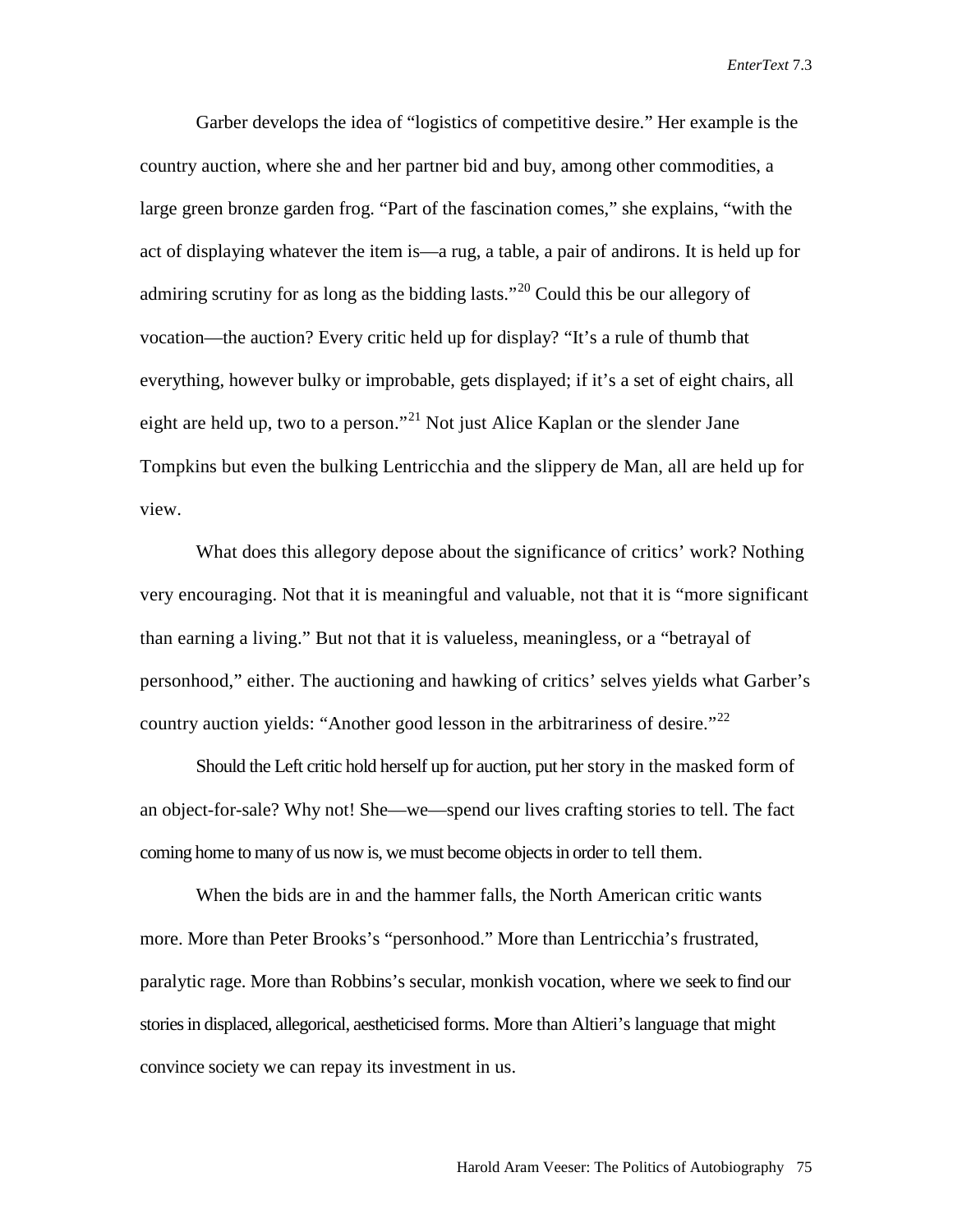We want to pay up. To play for stakes. And we admire those—Edward Said, Susan Sontag—who did. We reactivate an old contest between fastidious High Modernism and a rambunctious avantgarde. Like the latter, we embrace the vulgarities of mass culture, the mechanical means of mass reproduction, the seductions of the commodity form. And rather than merely repeat that old contest, we want a third style, a third gender that throws dualities into confusion. We want to ignore the conventions and open up the hotels. Commodity, crisis, turning objects into subjects: Marxists have long occupied these spaces. Autobiographical criticism is a place to which Marxists should long to go.

<span id="page-6-0"></span><sup>&</sup>lt;sup>1</sup> Louis Menand, "Willie's Version," *The New Yorker* (20 September 1993), 121-126.<br><sup>2</sup> Andreas Huyssen, *After the Great Divide: Modernism, Mass Culture, Postmodernism* (Bloomington and Indianapolis: Indiana University P

<sup>&</sup>lt;sup>3</sup> Frank Lentricchia, *The Edge of Night* (New York: Random House, 1994); Nancy K. Miller, *Getting Personal: Feminist Occasions and Other Autobiographical Essays* (London and New York: Routledge, 1991); Miller, *But Enough About Me: Why We Read Other People's Lives* (New York: Columbia University Press, 2002). Other uneventful academic autocritographies are Cathy Davidson, *Thirty-Six Views of Mt. Fuji: On Finding Myself in Japan* (New York: Dutton, 1993); Ruth Behar, *Translated Woman* (Boston: Beacon, 1993); and Marianna De Marco Torgovnik, *Crossing Ocean Parkway: Readings by an Italian American Daughter* (Chicago and London: University of Chicago Press, 1994); Henry Louis Gates, Jr., *Colored People: A Memoir* (New York: Alfred A. Knopf, 1994).<br><sup>4</sup> Charles Altieri, "What is at Stake in Confessional Criticism," in H. Aram Veeser, ed., *Confessions of the* 

*Critics* (London and New York: Routledge, 1996), 55-67.<br><sup>5</sup> Ibid., 66.

 $\frac{6}{7}$  Ibid.<br>  $\frac{7}{7}$  Alan Liu, "The Power of Formalism: The New Historicism" (*English Literary History* 56, 1989), 746.

<sup>&</sup>lt;sup>8</sup> Bruce Robbins, *Secular Vocations: Intellectuals, Professionalism, Culture* (London: Verso, 1993), 190.<br><sup>9</sup> Ibid., 128.

<sup>&</sup>lt;sup>10</sup> Jane Tompkins, "Me and My Shadow" (*New Literary History* 19, 1988), quoted in David Simpson, *Subject To History: Ideology, Class, Gender* (Ithaca: Cornell University Press, 1991), 6.

<sup>&</sup>lt;sup>11</sup> See "Speaking Personally: The Culture of Autobiographical Criticism" in Veeser, ed., *Confessions of the*